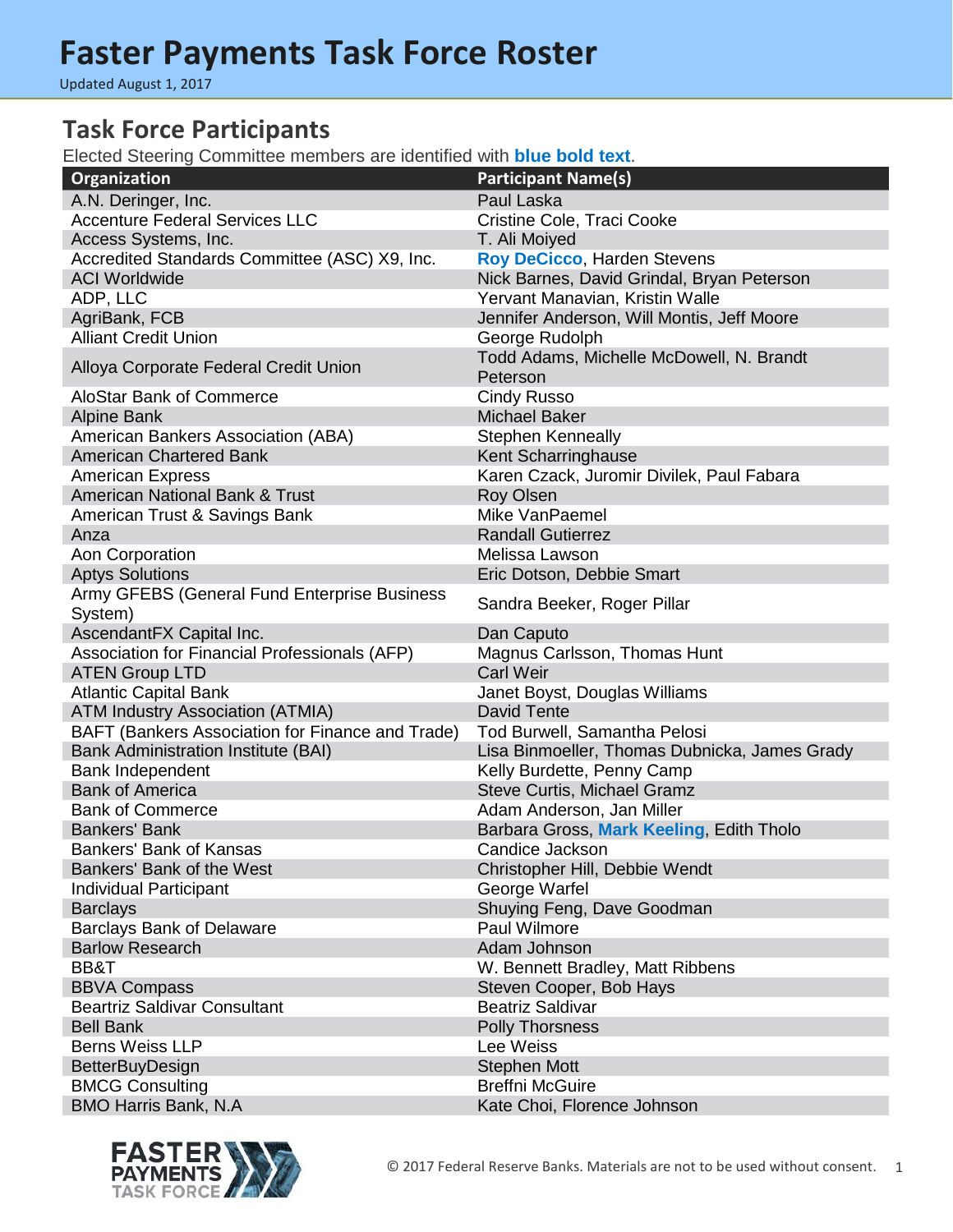Updated August 1, 2017

| <b>BNY Mellon</b>                               | Anthony Brady, Carl Slabicki              |
|-------------------------------------------------|-------------------------------------------|
| Boeing Employees Credit Union (BECU)            | Douglas Marshall, Ken Myhra               |
| <b>Booz Allen Hamilton</b>                      | <b>Frazier Evans</b>                      |
| <b>Boston Consulting Group (BCG)</b>            | Alenka Grealish                           |
| Bottomline Technologies, Inc.                   | Jessica Cheney, Jeffrey Harnisch          |
| <b>Bridge Community Bank</b>                    | Cheryl Coppess, Bob Steen                 |
| Bureau of the Fiscal Service, Department of the |                                           |
| Treasury                                        | <b>Gary Beets</b>                         |
| <b>Busey Bank</b>                               | <b>Randi Potter</b>                       |
| C2C Consulting, LLC                             | Jim Fancher                               |
| Capgemini Financial Services USA Inc.           | Kartik Ramakrishnan                       |
| Capital One, N.A.                               | Karl Dicker, Tom Feil                     |
| <b>Capitol Federal Savings Bank</b>             | Carl Ricketts, Tamara Vande Velde         |
| Card Services for Credit Unions (CSCU), Inc.    | <b>Thomas Davis</b>                       |
| Catalyst Corporate Federal Credit Union         | <b>Brad Ganey</b>                         |
| CB Bancshares Corp. (WEIR)                      | Suchitra Padmanabhan                      |
| <b>CCG Catalyst Consulting Group</b>            | Ali Raza, Paul Schaus                     |
| <b>CEB Global</b>                               | <b>Andrew Schmidt</b>                     |
| CeleritiFinTech                                 | Eric Purdum, Kevin Schlumpf               |
| Center for Responsible Lending (CRL)            | Rebecca Borne, Maura Dundon               |
| <b>Central Bank</b>                             | <b>Steve Duncan</b>                       |
| <b>CFPS Technology Group</b>                    | <b>Manfred Neustifter</b>                 |
| CGI Group, Inc.                                 | Cathy Pin, Brooke Toward                  |
| Circle Internet Financial, Inc.                 | John Beccia                               |
| Citi                                            | Douglas Morrison, Behram Panthaki         |
| Citizens Financial Group, Inc.                  | <b>Stephen Devine</b>                     |
| Clear <sub>2Pay</sub>                           | Doug Gross, Elena Whisler                 |
| clearXchange                                    | Michael Kerney                            |
| <b>CM Genaro LLC</b>                            | <b>Christienne Genaro</b>                 |
| CMO Inc                                         | William Cunningham                        |
| <b>Coastal States Bank</b>                      | <b>Charlie Christy</b>                    |
| <b>Coconut Grove Bank</b>                       | Ian Schweid                               |
| <b>Cognizant Technology Solutions</b>           | <b>Edward Herman</b>                      |
| Coinbase Inc                                    | <b>John Collins</b>                       |
| Colorado Business (CoBiz) Bank                  | <b>Mark Frank</b>                         |
| <b>Commerce Bank</b>                            | Susan Doyle, Karen Grekstas               |
| <b>Commonomics USA</b>                          | <b>Marc Armstrong</b>                     |
| Computer Services, Inc.                         | Gred Aumann, Stan Eckenberg               |
| Conexxus                                        | <b>Gray Taylor</b>                        |
| <b>Conference of State Bank Supervisors</b>     | <b>Michael Stevens</b>                    |
| CONIX Systems, Inc.                             | Steve Forston, Brad Zuber                 |
| <b>Consumer Bankers Association</b>             | Dong Hong                                 |
| <b>Consumer Financial Protection Bureau</b>     | <b>Richard Cordray, Gary Stein</b>        |
|                                                 | Norma Garcia, Elisa Odabashian, Christina |
| <b>Consumers Union</b>                          | <b>Tetreault</b>                          |
| <b>CO-OP Financial Services</b>                 | <b>Jim Hanisch</b>                        |
| Corporate One Federal Credit Union              | <b>Charles Harkness</b>                   |
| <b>Costco Wholesale Corporation</b>             | <b>Rue Jenkins</b>                        |
| <b>Credit Union National Association (CUNA)</b> | <b>Luke Martone</b>                       |
| CU Cooperative Systems, Inc.                    | <b>Jim Hanisch</b>                        |
| D+H                                             | Karl Jaeger, Gene Neyer                   |
|                                                 |                                           |



a a

a a

a a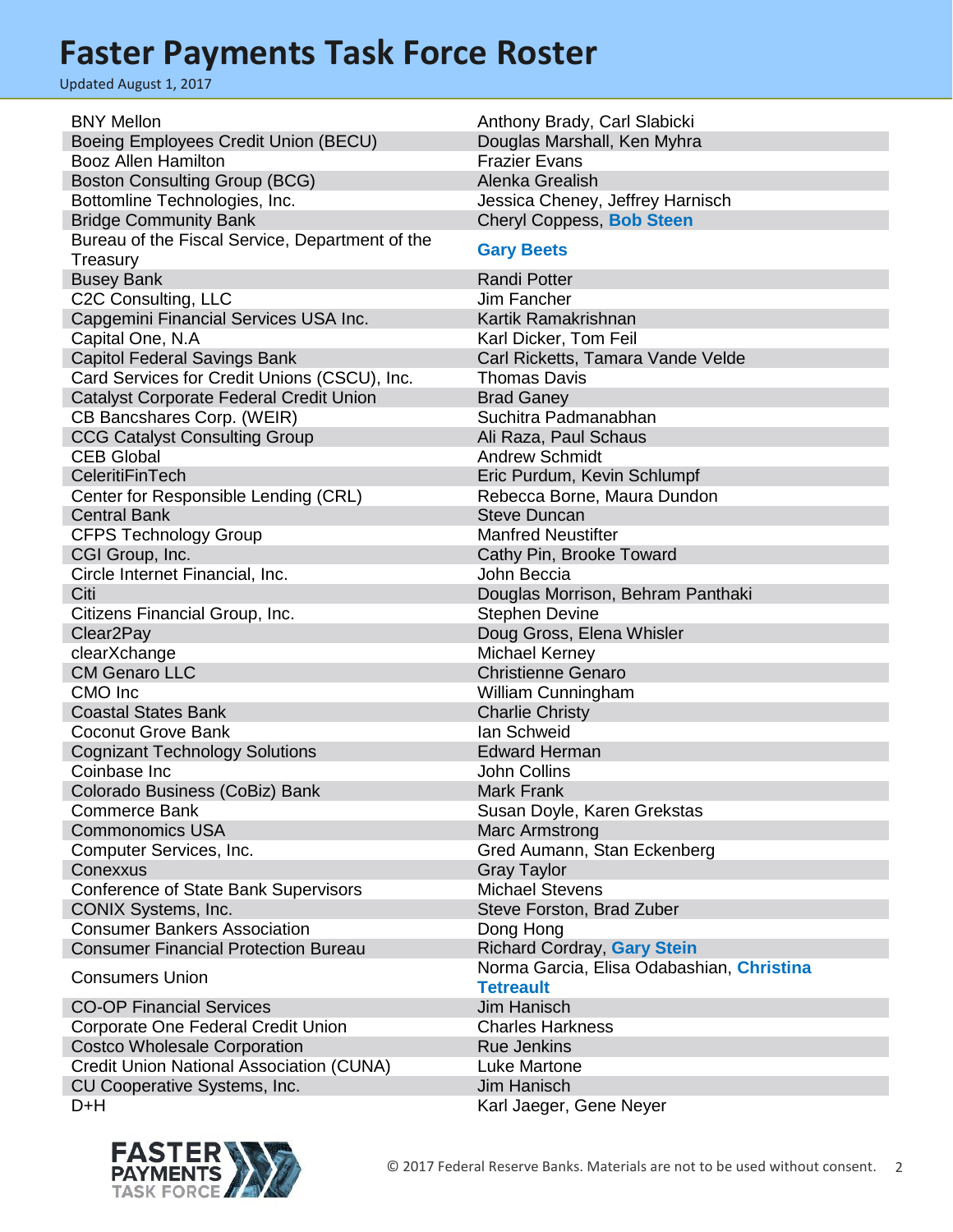| <b>Data Kinetics LTD</b>                          | <b>William Olders</b>                              |
|---------------------------------------------------|----------------------------------------------------|
| Data Support Systems, Inc.                        | Matt Cunningham                                    |
| Debit Network Alliance LLC (DNA)                  | Paul Tomasofsky                                    |
| <b>Deloitte</b>                                   | <b>Brian Shniderman</b>                            |
| Digital Asset Holdings, LLC                       | Angela Angelovska-Wilson, Yuval Roof               |
| Digital Bazaar, Inc.                              | Manu Sporny                                        |
| <b>Digital Currency Council</b>                   | <b>Sarah Martin</b>                                |
| Digital Currency Intelligence Authority           | Philip Carl Mullan                                 |
| Dirigendo LTD                                     | <b>Miguel Martinez</b>                             |
| <b>Discover Financial Services</b>                | Kelly McNamara Corley, Judith McGuire, Rob Tourt   |
| Dorado Industries, Inc.                           | <b>John MacAllister</b>                            |
| Dovetail                                          | Martin Cone, Namratha Monteiro                     |
| Dwolla, Inc.                                      | <b>Jordan Lampe</b>                                |
| Dykema Cox Smith                                  | Erin Fonte                                         |
| EagleBank                                         | <b>Marie Davis</b>                                 |
|                                                   | Lou Anne Alexander, Perry Garrison, Laura          |
| <b>Early Warning</b>                              | Weinflask                                          |
| Eastern Bank                                      | Barbara Heinemann, Terence McGinnis                |
| Eastpay                                           | Norman Robinson                                    |
| Edgar, Dunn & Company                             | Peter Ehmke, Javier Guerrero, George Warfel        |
| <b>Edward Jones</b>                               | Dorian Hansen, James Huang                         |
| Electronic Check Clearing House Organization      |                                                    |
| (ECCHO)                                           | David Walker                                       |
| Electronic Funds Transfer Association (EFTA)      | Kurt Helwig                                        |
| Electronic Transactions Association (ETA)         | Ben Halifax, Scott Talbott                         |
|                                                   | <b>Karen Willis</b>                                |
| Elire, Inc.                                       |                                                    |
| Emerald World ET, Inc.<br><b>Ent Credit Union</b> | <b>Kelly Nelson</b>                                |
|                                                   | Marilynn Davis, Tanan Miles                        |
| Enterprise Map Reduce Inc                         | Freeman Jackson                                    |
| ePayResources<br><b>EPCOR</b>                     | <b>Tim Quisenberry</b><br><b>Ann-Marie Bartels</b> |
|                                                   |                                                    |
| <b>ESL Federal Credit Union</b>                   | Joan Krempa, Mary Alice Liotta                     |
| <b>Expertus Technologies</b>                      | <b>Beatriz Saldivar</b>                            |
| Extraco Banks, N.A.                               | <b>Misti Mostiller</b>                             |
| <b>F&amp;M Bank</b>                               | Barry Anderson, Robbie Jones                       |
| <b>F&amp;M Trust</b>                              | Ronald Cekovich, William Snell                     |
| Federal Deposit Insurance Corporation (FDIC)      | William Henley, Jr., Deborah Shaw                  |
| Federal Home Loan Bank of Boston                  | Theresa Mahoney, Rachele McDonough, Sean           |
|                                                   | McRae                                              |
| <b>Fidelity Bank</b>                              | Michelle Lureen                                    |
| Fidelity National Information Services Inc. (FIS) | Peter Gordon, Robert Woodbury                      |
| <b>Fifth Third Bank</b>                           | <b>Jeff Siekman</b>                                |
| <b>Financial Innovation Now</b>                   | <b>Brian Peters</b>                                |
| <b>Financial Services Roundtable</b>              | Francis Creighton, Jason Kratovil                  |
| <b>Individual Participant</b>                     | <b>Zachary Townsend</b>                            |
| First Bank & Trust                                | <b>Bill Waller</b>                                 |
| First Bethany Bank & Trust                        | Janet Connel                                       |
| <b>First Citizens National Bank</b>               | <b>Judy Long</b>                                   |
| <b>First Data Corporation</b>                     | Marianne Johnson, Stephanie Parks, Joe Samuel      |
| First Fidelity Bank, N.A.                         | Thomas Graham, Lee Symcox                          |
| <b>First National Bank</b>                        | Tammy Plummer, F.S. Ward                           |

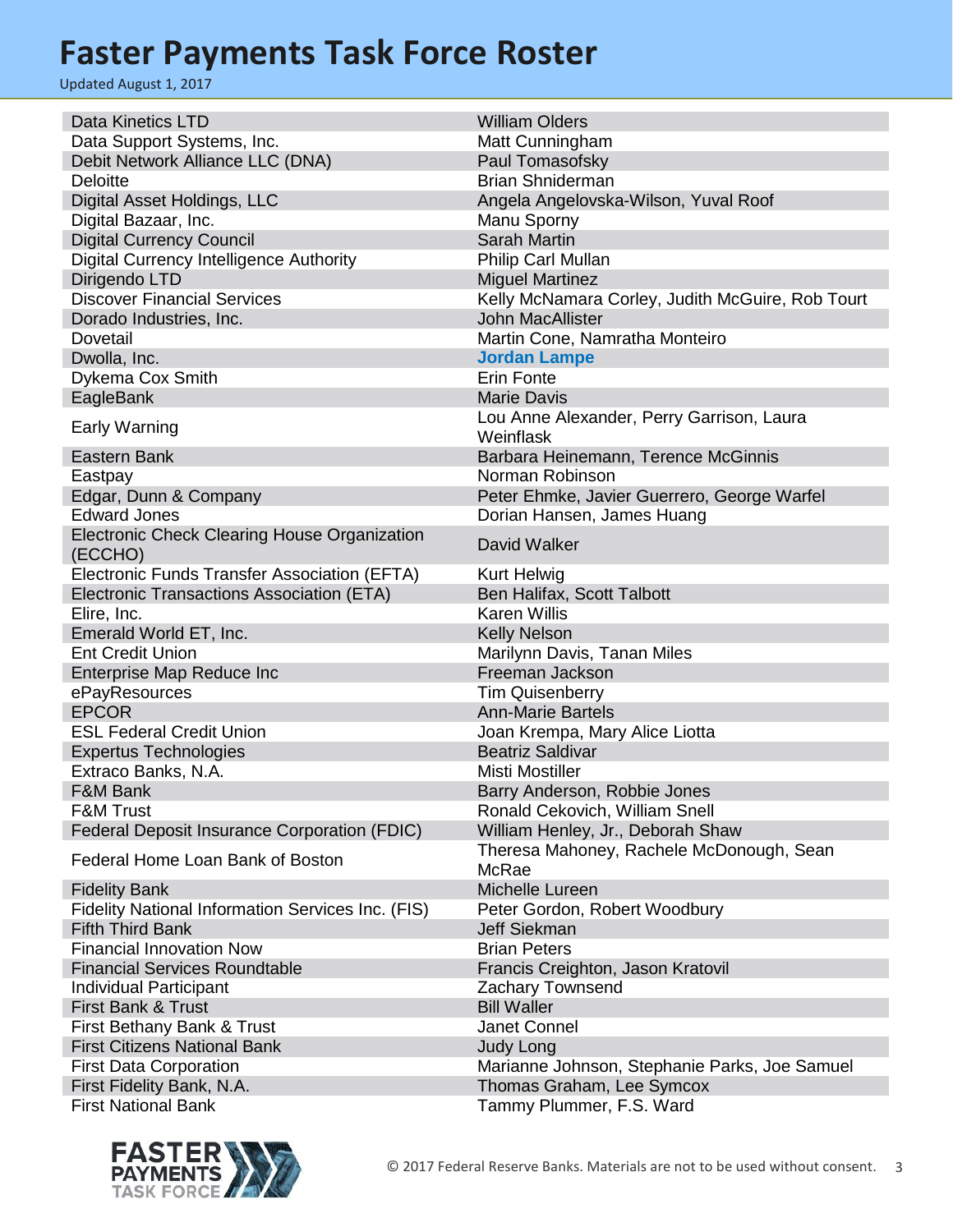| <b>First National Bankers Bank</b>            | Joseph Quinlan III, Brandy Wheeler                 |
|-----------------------------------------------|----------------------------------------------------|
| <b>First United Bank &amp; Trust</b>          | <b>Matthew Growden</b>                             |
| <b>FirstBank Colorado</b>                     | <b>Jim Reuter</b>                                  |
| Fiserv, Inc.                                  | Jeff Carter, Tim Ruhe                              |
| <b>Franklin Square Group</b>                  | <b>Brian Peters</b>                                |
| <b>Frost Bank</b>                             | DeAundra Crisp, James Valdez                       |
| FTC Bureau of Consumer Protection             | Patricia Bak, Carole Reynolds                      |
| Fundtech                                      | Gene Neyer                                         |
| Georgetown University                         | James Angel                                        |
| Georgia United Credit Union                   | Mary Lock-Brooks                                   |
| <b>Ghost Systems, LLC</b>                     | <b>Donald Ritzamn</b>                              |
| <b>Goldman Sachs</b>                          | <b>Michael Sklow</b>                               |
| Green Catapult, Inc.                          | Ramesh Lekshmynarayanan                            |
| <b>Green Dot Bank</b>                         | Lewis Goodwin                                      |
| <b>GreenBack</b>                              | James O'Connor                                     |
| <b>Greenlads Payment Services LLC</b>         | Leroy Greene II                                    |
| <b>GTE Financial</b>                          | <b>Brad Baker</b>                                  |
| <b>Guerdon Solutions LLC</b>                  |                                                    |
|                                               | Lanny Byers                                        |
| Haddon Hill Group Inc.                        | Philip Schaadt, George Warfel                      |
| Hard Rock Cafe International, Inc.            | Thomas Gispanski, Edward Mundt                     |
| <b>Harland Clarke</b>                         | <b>Kevin Kern</b>                                  |
| Home Loan State Bank                          | Michael Coltharp, Craig Springer                   |
| <b>Hoyne Savings Bank</b>                     | Sidney "Chip" Corbett, Ralph Corstensen            |
| HSBC Bank USA, N.A.                           | Elizabeth Hastings, James Santangelo               |
| Hub Culture Services Ltd.                     | <b>Stan Stalnaker</b>                              |
| Hughes Network Systems, LLC                   | Alok Mathur, P.K. O'Brien                          |
| <b>Huntington National Bank</b>               | Larry Matteson                                     |
| <b>IBM</b>                                    | Megan Bawn, Keith Melton, Kevin Thomsen, Barry     |
|                                               | <b>Tooker</b>                                      |
| <b>ICBA Bancard &amp; TCM Bank</b>            | <b>Tina Giorgio</b>                                |
| <b>Icon Solutions LTD</b>                     | Tom Hays                                           |
| I-Exceed Technology Solutions Private Limited | Karthik Sivaprakasam                               |
| <b>Illinois National Bank</b>                 | <b>Tom Gihl</b>                                    |
| Independent Community Bankers of America      | Viveca Ware, Cary Whaley                           |
| Indiana University                            | Sarah Jane Hughes                                  |
|                                               | Stuart Abraonovitz, Tara Lynn Aldea, James Angel,  |
|                                               | Maria Arraya, Michael Balk, Parminder Bansil,      |
|                                               | Michael Barr, John Beebe, Yobie Benjamin, Robert   |
|                                               | Blair, Steve Bohn, Gregory Boudreaux, Lanny Byers, |
|                                               | Mary Ann Callahan, Matt Calman, Tyler Cebulla,     |
|                                               | Wanda Chambers, Jim Chang, Barbara Clark, Larry    |
|                                               | Cohen, Michael Coltharp, David Crane, Sean         |
|                                               | Daniels, Annahita Daryanavard, Sam Dzirasa,        |
| Individual Participant                        | Darren Elcock, Donna Embry, Alison Estrada,        |
|                                               | Frazier Evans, Gary Lewis Evans, Susan Feinberg,   |
|                                               | Dan Fisher, Erin Fonte, Scott Forston, Christienne |
|                                               | Genaro, Daniel Roger Green, Amma Guerrier, Freda   |
|                                               | Hadnot, Marcie Haitema, Mark Hargrave, Chase       |
|                                               | Hawkins, Regina Williams Hendrick, Michael         |
|                                               | Herbert, Sarah Jane Hughes, Kieren James-Lubin,    |
|                                               |                                                    |

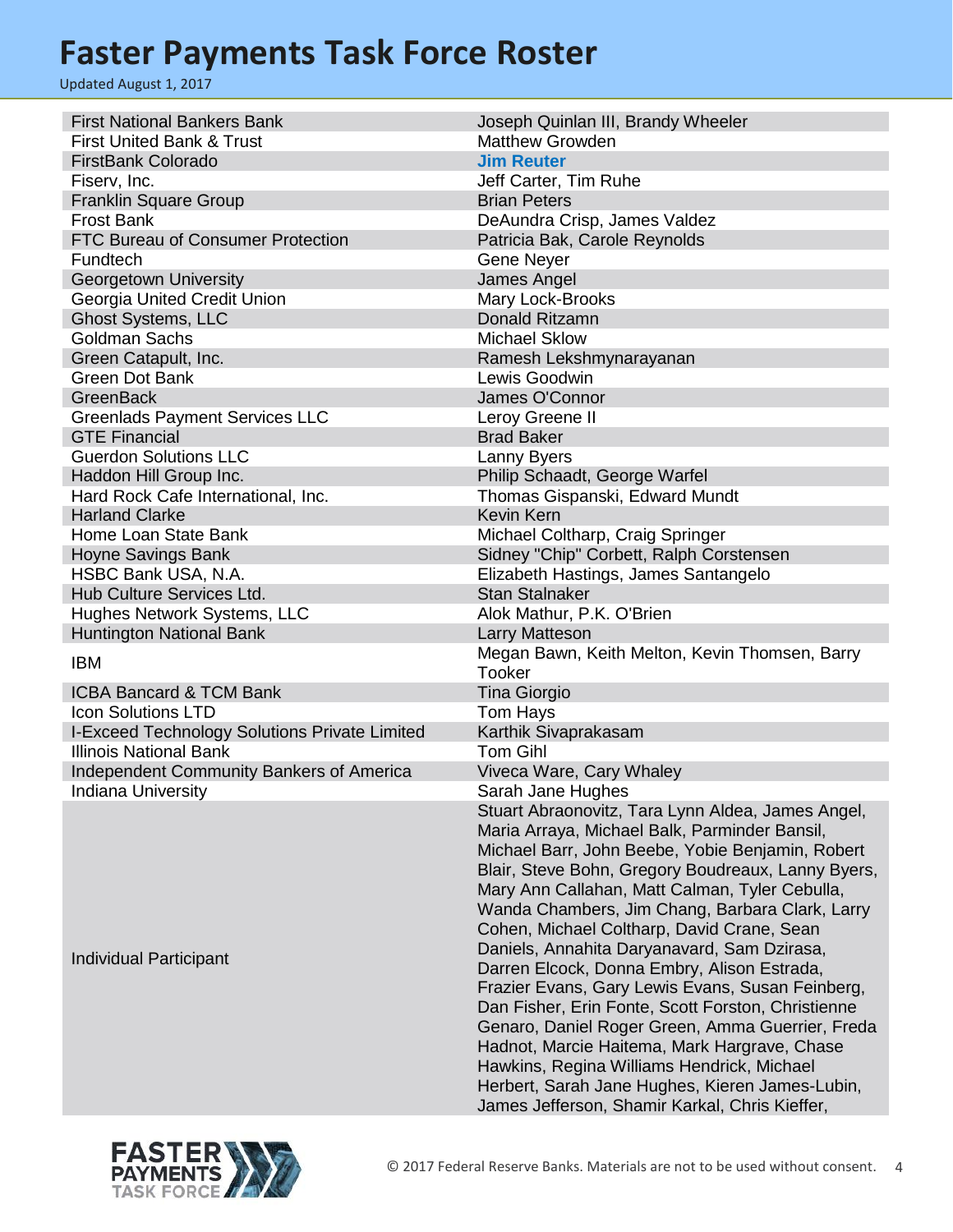|                                                   | Christine Koncal, Thomas Kracher, Adam Levitin,<br>Theresa Mahoney, Joseph Mason, Eric Mata, Breffni<br>McGuire, Jacinto Mendez, Jon Moen, Stephen Mott,<br>Edward Mundt, Neil Murphy, Eric Nelson, James<br>O'Connor, Edward Oppenheimer, Anita Patterson,<br>David Peterson, Erin Portwood, Rodman Reef,<br>Norman Robinson, Andrew Ron, Ian Rubin, Eileen<br>Schwed, Ian Schweid, David Shipper, Gail Simpson,<br>Rich Stuppy, Hari Subramanian, Srinivas Vadhri,<br>Sam Vallandingham, Chris Vavricka, Frank Visintin,<br>George Warfel, R. David Whitaker, Bradley Wilkes,<br>Catherine Wilson, Aaron Wright, Brennan Zubrick |
|---------------------------------------------------|------------------------------------------------------------------------------------------------------------------------------------------------------------------------------------------------------------------------------------------------------------------------------------------------------------------------------------------------------------------------------------------------------------------------------------------------------------------------------------------------------------------------------------------------------------------------------------------------------------------------------------|
| Infineon Technologies                             | Joerg Borchert, Oliver Manahan, Andrew Prillwitz                                                                                                                                                                                                                                                                                                                                                                                                                                                                                                                                                                                   |
| <b>Infosys Limited</b>                            | Vijay Anand, Gururaj Deshpande                                                                                                                                                                                                                                                                                                                                                                                                                                                                                                                                                                                                     |
| Ingo Money, Inc.                                  | Dickson Chu                                                                                                                                                                                                                                                                                                                                                                                                                                                                                                                                                                                                                        |
| <b>Integrity Payment Systems</b>                  | Anthony Morrison, Ryan Schneider                                                                                                                                                                                                                                                                                                                                                                                                                                                                                                                                                                                                   |
| Intellect Design Arena Limited                    | <b>Alfred Carpetto</b>                                                                                                                                                                                                                                                                                                                                                                                                                                                                                                                                                                                                             |
| <b>InterComputer Corporation</b>                  | <b>Scott Volmar</b>                                                                                                                                                                                                                                                                                                                                                                                                                                                                                                                                                                                                                |
| <b>Internal Revenue Service</b>                   | Eva Williams, Pamela Wilson                                                                                                                                                                                                                                                                                                                                                                                                                                                                                                                                                                                                        |
| International CyberBanque, Ltd.                   | <b>Allison DeBonnett</b>                                                                                                                                                                                                                                                                                                                                                                                                                                                                                                                                                                                                           |
| <b>INTRUST Bank, N.A.</b>                         | <b>Michael DeBroeck</b>                                                                                                                                                                                                                                                                                                                                                                                                                                                                                                                                                                                                            |
| Intuit Inc.                                       | Eric Dunn                                                                                                                                                                                                                                                                                                                                                                                                                                                                                                                                                                                                                          |
| <b>Investors Bank</b>                             | Paul Mantia                                                                                                                                                                                                                                                                                                                                                                                                                                                                                                                                                                                                                        |
| <b>IRC Advisory</b>                               | <b>Kirsten Trusko</b>                                                                                                                                                                                                                                                                                                                                                                                                                                                                                                                                                                                                              |
| <b>ItBit Trust Company LLC</b>                    | <b>Charles Cascarilla</b>                                                                                                                                                                                                                                                                                                                                                                                                                                                                                                                                                                                                          |
| Jack Henry & Associates                           | Greg Adelson, Deborah Phillips                                                                                                                                                                                                                                                                                                                                                                                                                                                                                                                                                                                                     |
| Jaguar Software Development, Inc.                 | <b>Richard Leirer</b>                                                                                                                                                                                                                                                                                                                                                                                                                                                                                                                                                                                                              |
| JPMorgan Chase & Co.                              | Tom Bianco, Andrew Dresner                                                                                                                                                                                                                                                                                                                                                                                                                                                                                                                                                                                                         |
| Kalypton Group Limited                            | Alun Thomas                                                                                                                                                                                                                                                                                                                                                                                                                                                                                                                                                                                                                        |
| Karmic Labs Inc                                   | Ryan Weidenmiller                                                                                                                                                                                                                                                                                                                                                                                                                                                                                                                                                                                                                  |
| KeyBank, N.A.                                     | Ken Gavrity, Brian Guess                                                                                                                                                                                                                                                                                                                                                                                                                                                                                                                                                                                                           |
| <b>KeyPoint Credit Union</b>                      | <b>Eric Nelson</b>                                                                                                                                                                                                                                                                                                                                                                                                                                                                                                                                                                                                                 |
| Killeen Independent School District               | <b>Cedric Menchion</b>                                                                                                                                                                                                                                                                                                                                                                                                                                                                                                                                                                                                             |
| Kount Inc.                                        | <b>Rich Stuppy</b>                                                                                                                                                                                                                                                                                                                                                                                                                                                                                                                                                                                                                 |
| <b>KPMG LLP</b>                                   | Chris Hadorn                                                                                                                                                                                                                                                                                                                                                                                                                                                                                                                                                                                                                       |
| <b>KY Bankers Association</b>                     | Debra Stamper                                                                                                                                                                                                                                                                                                                                                                                                                                                                                                                                                                                                                      |
| Lake City Bank                                    | Teresa Bartman, Tim Vosberg                                                                                                                                                                                                                                                                                                                                                                                                                                                                                                                                                                                                        |
| LendingTools.com, Inc.                            | Michael Isaacs, Cheryl Yavornitski                                                                                                                                                                                                                                                                                                                                                                                                                                                                                                                                                                                                 |
| Let's Talk Treasury                               | <b>Beatriz Saldivar</b>                                                                                                                                                                                                                                                                                                                                                                                                                                                                                                                                                                                                            |
| Levvel, LLC                                       | Scott Harkey, Greg Lloyd                                                                                                                                                                                                                                                                                                                                                                                                                                                                                                                                                                                                           |
| <b>LexisNexis Risk Solutions</b>                  | <b>Aaron Press</b>                                                                                                                                                                                                                                                                                                                                                                                                                                                                                                                                                                                                                 |
| <b>Lipis Advisors</b>                             | Leo Lipis                                                                                                                                                                                                                                                                                                                                                                                                                                                                                                                                                                                                                          |
| Louisiana State University and the Wharton School | Joseph Mason                                                                                                                                                                                                                                                                                                                                                                                                                                                                                                                                                                                                                       |
| LYFT, Inc.                                        | Taggart Matthiesen, Rachel Wasko                                                                                                                                                                                                                                                                                                                                                                                                                                                                                                                                                                                                   |
|                                                   | Jeanine Andol-Moeller, Paris Roselli, Christopher                                                                                                                                                                                                                                                                                                                                                                                                                                                                                                                                                                                  |
| M&T Bank                                          | Tolomeo                                                                                                                                                                                                                                                                                                                                                                                                                                                                                                                                                                                                                            |
| Macon-Atlanta State Bank                          | <b>James Neill</b>                                                                                                                                                                                                                                                                                                                                                                                                                                                                                                                                                                                                                 |
| Macy's Credit and Customer Services, Inc.         | <b>Brian Stout</b>                                                                                                                                                                                                                                                                                                                                                                                                                                                                                                                                                                                                                 |
| Magensa LLC                                       | Roger Applewhite                                                                                                                                                                                                                                                                                                                                                                                                                                                                                                                                                                                                                   |
| Maine State Treasurer's Office                    | <b>Kristi Carlow</b>                                                                                                                                                                                                                                                                                                                                                                                                                                                                                                                                                                                                               |
| <b>Mantrana Partners</b>                          | Mark Ericksen                                                                                                                                                                                                                                                                                                                                                                                                                                                                                                                                                                                                                      |

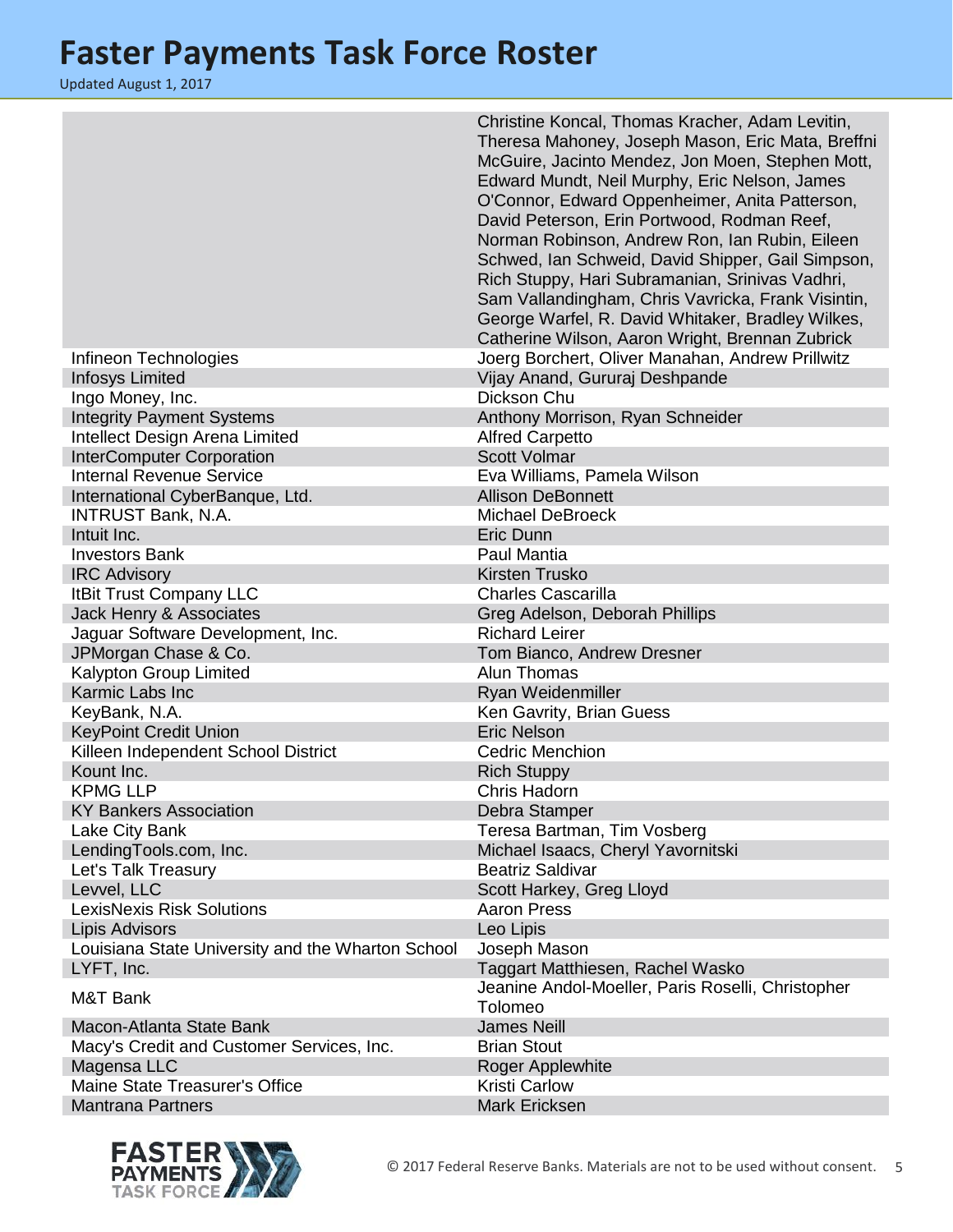| Marketcy                                         | David Jackson                                   |
|--------------------------------------------------|-------------------------------------------------|
| <b>Maryland Consumer Rights Coalition</b>        | <b>Marceline White</b>                          |
| <b>Mass State Treasury</b>                       | <b>Minot Powers</b>                             |
| <b>MasterCard</b>                                | Lou Anne Alexander, Neil Desai, Leland Stanford |
|                                                  | Englebardt, Peter Gordon, Pamela Rabarm         |
| m-banco                                          | Randolph Kantorowicz                            |
| <b>Mentor Graphics Corporation</b>               | Dean Freed, Patricia Hui                        |
| Mercantil Bank, N.A.                             | lan Schweid                                     |
| Merchant Advisory Group (MAG)                    | Barry Hanen, Mark Horwedel                      |
| Michigan State University Federal Credit Union   | April Clubes, Nicole Dilts, Sara Dolan          |
| Mid-Atlantic Clearing House Association (MACHA)  | <b>Robert Dael</b>                              |
| Mid-South Commercial Law Institute               | <b>Barbara Clark</b>                            |
| Midwest Independent Bank                         | <b>Sheila Noll</b>                              |
| Milken Institute                                 | Staci Warden                                    |
| Mindful Insights, LLC                            | <b>Edward Woods</b>                             |
| MineralTree, Inc.                                | <b>BC Krishna</b>                               |
| Mirac Systems, Inc.                              | Sam Dzirasa                                     |
| <b>MLK Technlogy Consulting, LLC</b>             | <b>Christopher Nehrbauer</b>                    |
| <b>Mobile Money Matters</b>                      | <b>Daniel Csoka</b>                             |
| <b>Montecito Bank &amp; Trust</b>                | James Jefferson                                 |
| Morgan Stanley                                   | Caroline O'Connor, Olga Zeltser                 |
| Moshulu Group Inc.                               | Livia Judith Szabo Klimovitsky                  |
| Moulah, Inc.                                     | <b>Jad Chahine</b>                              |
| mPay Connect                                     | <b>Menekse Gencer</b>                           |
| <b>Mphasis</b>                                   | Ganesh Guruvayer, Mallinath Sengupta            |
| Mroute Corp.                                     | Hugh Enobakhare                                 |
| MShift, Inc.                                     | <b>Scott Moeller</b>                            |
| MUFG Union Bank, N.A.                            | <b>Russell Ellsworth</b>                        |
| MyECheck, Inc.                                   | James Francher, Edward Starrs                   |
| NAC Foundation, LLC                              | Marcus Andrade                                  |
| NACHA - The Electronic Payments Association      | <b>Jan Estep</b>                                |
| nanopay Corporation                              | Laurence Cooke                                  |
| NASA - National Aeronautics Space Administration | Pamela Kroeger                                  |
| National Association of Federally-Insured Credit | <b>Carrie Hunt</b>                              |
| Unions                                           |                                                 |
| <b>National Consumer Law Center</b>              | <b>Lauren Saunders</b>                          |
| Nationwide Insurance                             | <b>Timothy Dwyer</b>                            |
| Navy Federal Credit Union                        | Jon Damron, Jeff Larson, Tynika Wilson          |
| <b>NCR Corporation</b>                           | <b>Steve Nogalo</b>                             |
| <b>Netflix</b>                                   | <b>Josh Karoly</b><br><b>Gail Burks</b>         |
| Nevada Fair Housing Center                       |                                                 |
| New England Automated Clearing House             | Joseph Casali                                   |
| <b>Association (NEACH)</b><br><b>Nielsen</b>     |                                                 |
| North American Banking Company                   | Alain Espinoza<br>Michael Bilski                |
| Northern Trust                                   | William Barouski, Selina Horton                 |
| NowKash Inc.                                     | <b>Manfred Neustifter</b>                       |
| <b>NSHMBA</b>                                    | Elizabeth Kotapua                               |
| <b>NXSystems</b>                                 | <b>Michael Busher</b>                           |
| Obertheen Technologies                           | Philip Andreae                                  |
| Office of Foreign Asssets Control (OFAC)         | <b>James Wilde</b>                              |
|                                                  |                                                 |

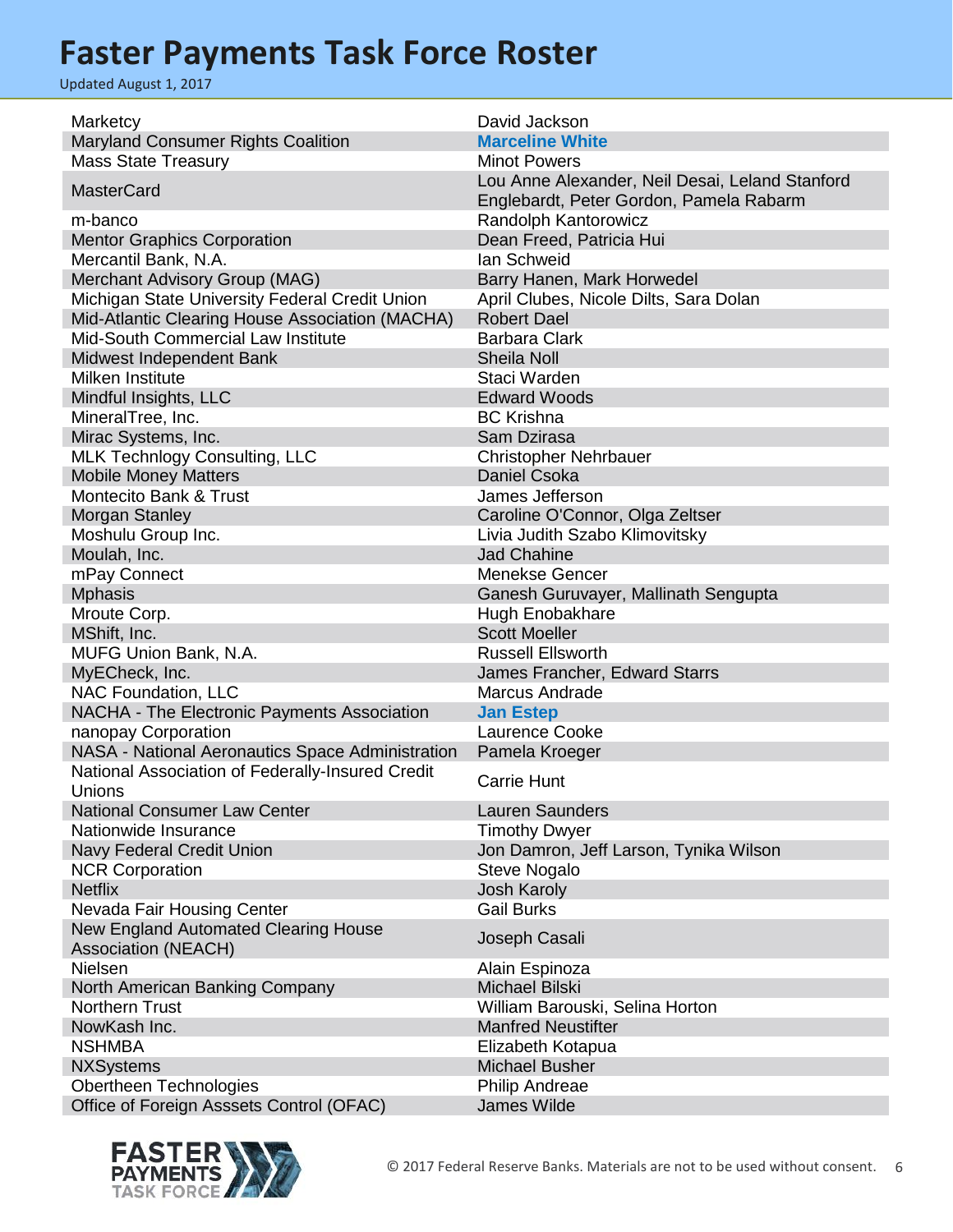| Office of the Comptroller of the Currency              | <b>Gail Simpson</b>                          |
|--------------------------------------------------------|----------------------------------------------|
| Okanii Inc.                                            | <b>Grant Colhoun</b>                         |
| <b>Old National Bank</b>                               | John Kamin                                   |
| Oliver Wyman                                           | <b>Tony Hayes</b>                            |
| Oracle America, Inc.                                   | Donald Deutsch, Mark Smedley                 |
| <b>Pacific Coast Bankers' Bank</b>                     | Allen Sztukowski, Julie Wild                 |
| ParityPay, Inc.                                        | <b>Paul Proctor</b>                          |
| Paxos Trust Company, LLC                               | Mary Ann Callahan, Charles Cascarilla        |
| Pay Commerce                                           | Karen Morgan                                 |
| Payall, Inc.                                           | <b>Gary Palmer</b>                           |
| Paychex, Inc.                                          | Michael Trabold, Rebecca Wagner              |
| PayCommerce Inc.                                       | Raj Kanapur, Mark Forysiak                   |
| Paylocity                                              | Megan McHale                                 |
| Paymency Inc.                                          | <b>Gary Lewis Evans</b>                      |
| <b>Payment Associates</b>                              | Chris Vavricka                               |
| Payment Pathways, Inc.                                 | <b>Richard O'Brien</b>                       |
| Payments Canada                                        | Jan Pibauer, Bradley Pragnell                |
| Payments Transformation & Innovation Consulting        | Deborah Baxley                               |
| PaymentsFirst                                          | Peggy Gachesa                                |
| Payveris                                               | Francis Duggan                               |
| <b>PNC Bank</b>                                        | Paul Trozzo                                  |
| <b>Positive Resources</b>                              | <b>Kenneth Oros</b>                          |
| PreCash Inc.                                           | Blair Jeffery, Randy Templeton               |
|                                                        | Michael Landau, Andrew Luca, Tim O'Donnell   |
| <b>Pricewaterhouse Coopers LLP</b>                     | Ariu Levi                                    |
| Primeton Software, Inc.<br><b>Prudential Financial</b> |                                              |
|                                                        | <b>Ed Chernesky</b>                          |
| <b>PSCU Financial Services</b>                         | <b>Art Harper</b>                            |
| Pulaski Bank                                           | Cheri Bliefernich                            |
| <b>Push Payments</b>                                   | <b>Travis Dulaney</b>                        |
| Q R Special Payments Inc.                              | Larry Cohen                                  |
| Q2ebanking                                             | Debbie Smart, Steve Spence                   |
| <b>QCheque LLC</b>                                     | Shoaib Shafquat                              |
| <b>QNB Bank</b>                                        | Dave Freeman                                 |
| QRUZ                                                   | <b>Steve Bohn</b>                            |
| <b>Quail Creek Bank</b>                                | James Griffith, Bryan Scott, Steven Thompson |
| Quicken, Inc.                                          | Eric Dunn                                    |
| <b>RBC Royal Bank</b>                                  | Mary Ellen Brown                             |
| <b>Redeye Ventures LLC</b>                             | <b>Anand Capur</b>                           |
| Reef Karson Consulting, LLC                            | Rodman Reef                                  |
| <b>Regions Bank</b>                                    | Chris Brasher, Kevin Leitten                 |
| <b>Reinvestment Partners</b>                           | Adam Rust                                    |
| <b>Retail Payment AS</b>                               | Dale Easter, Hans Petter Hoel                |
| Ribbon Payments, Inc.                                  | Hany Rashwan                                 |
| <b>Ripple</b>                                          | <b>Ryan Zagone</b>                           |
| Rosetta Technologies                                   | Jose Cortedano, Paul Malinowski              |
| Safe Cash                                              | <b>Vuk Bulajic</b>                           |
| SafeAmerica Credit Union                               | <b>Steven Page</b>                           |
| Samaha Associates, Inc.                                | Sabeh Samaha                                 |
| San Mateo Credit Union                                 | Julieta Abad, Wade Painter                   |
| <b>Sandy Spring Bank</b>                               | Tina Giorgio                                 |
| Santander Bank, N.A.                                   | Rav Acharya, Florence Lenoel                 |

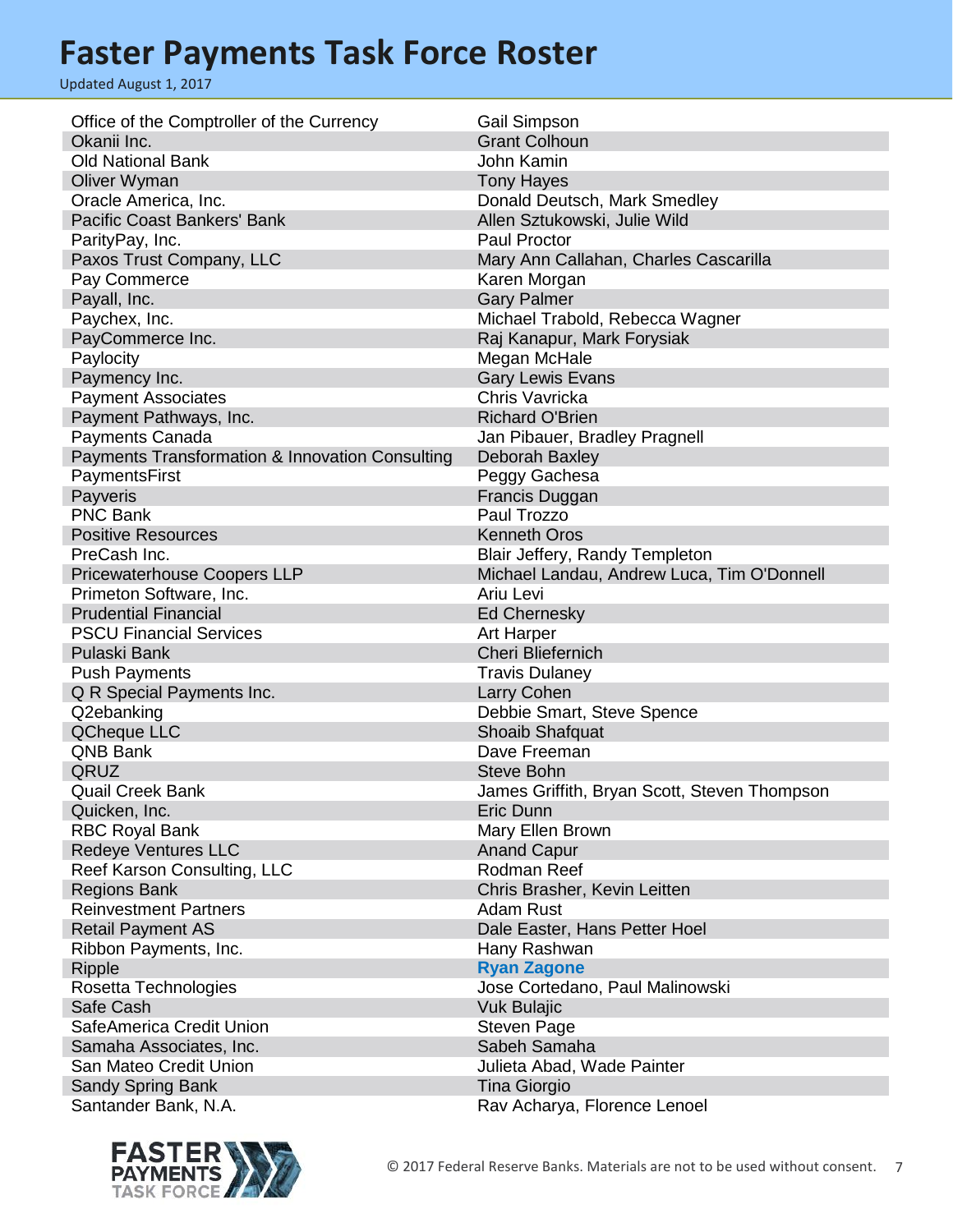| <b>SAP</b>                                   | D. Trotta                                          |
|----------------------------------------------|----------------------------------------------------|
| <b>SEFCU</b>                                 | <b>Cheryl Collier</b>                              |
| <b>SHAZAM Network</b>                        | Kevin Christensen, Scott Dobugh                    |
| Shoptaki                                     | Asnee Fernando, Geng (Eric) Zhou                   |
| <b>SIFMA</b>                                 | Thomas Migneron                                    |
| SignalFire                                   | Stephen Trusheim                                   |
| Social Security Administration               | Carla Krabbe, Kathi Moore                          |
| Southern Financial Exchange                  | Donald Jackson                                     |
| Spectrum Consulting Services Inc.            | <b>Charles Wallen</b>                              |
|                                              | Kalyani Iyer, Matthew Janiga, Stanley Lam,         |
| Square Inc.                                  | <b>Demetrias Marantis</b>                          |
| <b>St. Louis County Government</b>           | Andrew Durket, Pamela Reitz                        |
| <b>Star One Credit Union</b>                 | Ranay Allred, Lynn Brubaker                        |
| <b>Starbucks</b>                             | <b>Tanya Strawn</b>                                |
| <b>Starwood Hotels &amp; Resorts</b>         | Alisa Rosenberg, Alan Schnail                      |
| State Bank & Trust Company                   | Keeta Diller, Mike Fitzgerald                      |
| <b>State Department Federal Credit Union</b> | Joan Pendleton, William Thorra                     |
| <b>State of Delaware</b>                     | Kristopher Knight                                  |
| <b>State Street Bank and Trust Company</b>   | Joseph Caputo, Suzanne Case                        |
| <b>Stinson Leonard Street LLP</b>            | Mark Hargrave                                      |
| Strategy&                                    | Mark Flamme                                        |
| <b>Suncoast Credit Union</b>                 | <b>Wanda Chambers</b>                              |
| <b>Sunlight Commerce Consulting</b>          | Carla Canino                                       |
| <b>SunTrust Bank</b>                         | Jennifer Lucas                                     |
| SwapsTech Inc.                               | Booshan Rengachari                                 |
| SWIFT Pan-Americas, Inc.                     | Ignacio Blanco, David Lefferts, Javier Perez-Tasso |
| <b>Synapse Payments LLC</b>                  | Sankaet Pathak                                     |
| Synechron                                    | <b>Wade Murray</b>                                 |
| <b>Target Corporation</b>                    | <b>Jeff VanMeter</b>                               |
| TASCET Inc.                                  | Jeffrey Bretzmann, Brenda Sorenson                 |
| <b>Tata Consultancy Services</b>             | Pushpa Hegde, Regina Williams Hendrick             |
| TD Bank, N.A.                                | Rick Burke, Karyn Varney                           |
| Telogis, Inc.                                | Barbara Hvasta, Ted Serentelos                     |
| <b>Texas Legal Services Center</b>           | Randall Chapman                                    |
| <b>Texrura Corporation</b>                   | Erica Heaverlo                                     |
| TG and C Group Consulting, LLC               | David Crane                                        |
| The Bancorp, Inc.                            | Andrew King, Jeremy Kuiper, Frank Mastrangelo      |
| The Clearing House (TCH)                     | <b>Steve Ledford, Russ Waterhouse</b>              |
| The Copper River Group, Inc.                 | Dan Fisher                                         |
| The Kroger Company                           | <b>Todd Foley, Kathy Hanna</b>                     |
| The Pew Charitable Trusts                    | Rachel Siegel, Susan Weinstock                     |
| The PrivateBank and Trust Company            | Jean Roesch                                        |
| The Sun Exchange                             | Lawrence Temlock                                   |
| <b>Think Finance</b>                         | Nina Vitagliano                                    |
| Thought Matrix Consulting, LLC               | <b>Edward Oppenheimer</b>                          |
| ThreatMetrix, Inc                            | Andreas Baumhof, Frank Teruel                      |
| TIB The Independent Bankers Bank, N.A.       | Lyle Walden                                        |
| <b>TMG Financial Services</b>                | Jon Sarvis, Erci Schurr                            |
| Token                                        | Steve Krisch, Marten Nelson, William York          |
| Total System Services, Inc.                  | John Dale Hester                                   |
| <b>Toyota Motor Credit Corporation</b>       | Lakshan Fernado, Wei Shi, Cindy Wang               |